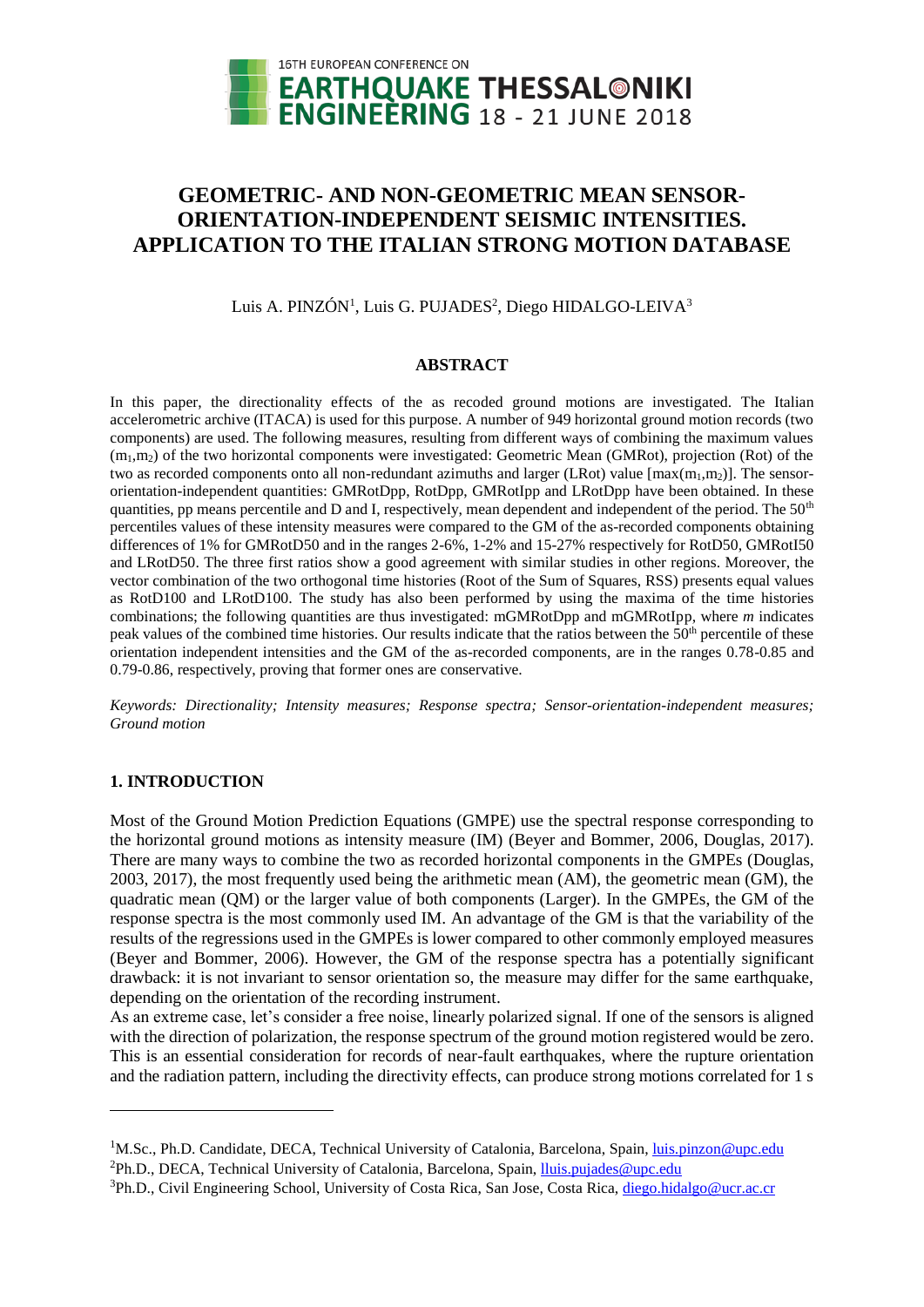or more periods (Spudich *et al*., 2004).

For this reason, different sensor orientation-independent measures have been recently used, such as: GMRotDpp, GMRotIpp, RotDpp and RotIpp (Boore *et al.*, 2006 and Boore, 2010), where "pp" represents the percentile, commonly 50, and letters D and I indicate dependent or independent of the period. By using these new measures, the sensor orientation effect is eliminated as a component of epistemic uncertainty, which may be important in probabilistic calculations of seismic risk of soil movements with a small annual frequency of exceedance (Bommer *et al.*, 2004).

This work aims to evaluate the ground-motion directionality effects with the dataset from Italy and to propose new sensor-orientation-independent IMs, based on the Larger measure and on the prior combination of the responses of the horizontal components of acceleration for each time instant, instead of combining maximum values of the two horizontal components. These measures are LRotDpp, for the Larger measure and mGM, mGMRotDpp and mGMRotIpp, for the maxima of the prior combination of time histories.

#### **2. SENSOR-ORIENTATION-INDEPENDENT INTENSITY MEASURES**

The method to determine the different IMs proposed by Boore *et al.* (2006) and Boore (2010) has been adapted to the characteristics of the available dataset. Other procedures, oriented to characterize the available database and to the calculation of the response spectra, have been used too. For this study, acceleration response spectra with 5% of critical damping are used. The main IMs obtained by combining the two as recorded components are defined in the following.

#### *2.1 Geometric-mean IMs*

The GM of the response spectra of two horizontal and orthogonal components (usually NS and EW) is defined as:

$$
Sa_{GM}(T_i,\xi) = \sqrt{Sa_{NS}(T_i,\xi)} \cdot Sa_{EW}(T_i,\xi)
$$
\n(1)

where  $sa_{GM}$  is the GM response spectra,  $sa_{NS}$  and  $sa_{EW}$  are spectral accelerations of the two horizontal components for period  $T_i$  and critical damping factor ξ.

Due to the dependence of the sensor orientation angle in the GM of the spectral response as IM, Boore *et al.* (2006) define two ground-motion measures corresponding to a specific percentile of the set of GM obtained using all non-redundant rotations. These measures are: GMRotDpp and GMRotIpp, where "pp" represents the percentile, commonly "50", and the letters D and I, indicate dependence or independence of the period.

For the calculation of these measures, linear combinations of the orthogonal components between 0 and 90 degrees of rotation are computed (Equations 2 and 3).

$$
acc_1(t, \theta) = acc_{EW}(t, 0) \cos \theta + acc_{NS}(t, 0) \sin \theta \tag{2}
$$

$$
acc_2(t, \theta) = -acc_{EW}(t, 0) \sin \theta + acc_{NS}(t, 0) \cos \theta \tag{3}
$$

where  $acc_{EW}(t, 0)$  and  $acc_{NS}(t, 0)$  corresponds to the as-recorded acceleration horizontal components, *t* is the time and  $\theta$  is the rotation angle.

Linear combinations of the rectangular components between 0-90° are used because these combinations have a periodicity in this range. This fact can be seen when the value of peak ground acceleration (PGA) is calculated, which takes symmetric values from 90 degrees.

To determine GMRotDpp, the GM of the spectral response of the linear combinations (Equations 2 and 3) are calculated for all non-redundant angles with increments of 1°. Subsequently, the corresponding angle of the desired percentile "*ppth"* is defined for each oscillator, thus sorting incrementally the values obtained for each rotation, not being feasible to have a single angle valid for all the periods, reason why it is said that this measure is period-dependent (D).

Although the GMRotDpp definition satisfies the requirement of being sensor orientation-independent,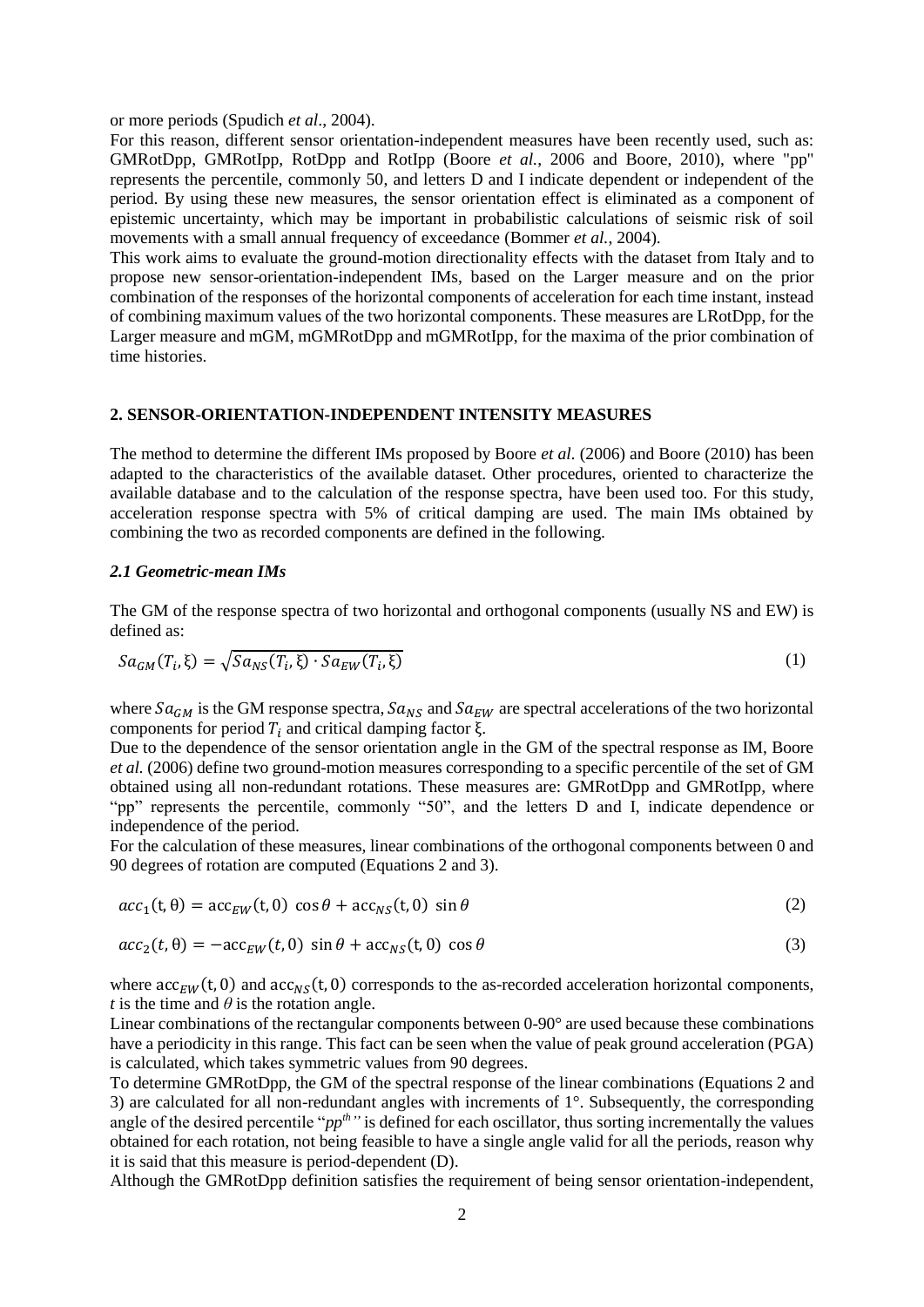it has the deficiency that a single rotation does not produce two-time series for which the GM of the individual response spectrum is equal to GMRotDpp for all considered periods. For this reason, GMRotIpp is calculated; that is, an independent-period measure. This measure is obtained from the angle that minimizes the dispersion of the GM, normalized by GMRotDpp, for a specific rotation angle, Equation 4. The angle for which the mean quadratic deviation is minimum is considered as the angle for which the error among the studied range of period is minimized, guaranteeing the similarity between GmRotDpp and GMRorIpp.

$$
penalty(\theta) = \frac{1}{N_{per}} \sum_{i=1}^{h} \left[ \frac{Sa_{GM}(Ti, \xi, \theta)}{Sa_{GMRotDpp}(Ti, \xi)} - 1 \right]^2
$$
\n(4)

$$
Sa_{GMRotlpp}(Ti,\xi) = Sa_{GM}(Ti,\xi,\theta_{min})
$$
\n(5)

where the range of usable periods are  $T_1$  to  $T_h$ ,  $Sa_{GM}(Ti, \xi, \theta)$  is the GM of the response spectra for period Ti computed for rotation angle  $\theta$ , and  $Sa_{GMRotDpp}(Ti, \xi)$  is the *pp<sup>th</sup>* percentile value of  $Sa_{GM}(Ti, \xi, \theta)$  over all non-redundant angles with a critical damping factor ξ.

## *2.2 RotDpp*

RotDpp measure was introduced by Boore (2010) and is defined as the projection of the two as-recorded components rotated onto all nonredundant azimuths. The two acceleration components are combined using Equation 2 or 3 with increments of 1° in the range between 0 and 180°. Because the response spectrum is defined as the maximum of the absolute amplitude of the response of a single degree of freedom damped oscillator, this measure has a rotation-angle periodicity of 180°. Thus, the response spectrum is estimated for each increment. Once the 180 spectra are obtained, the spectral values are ordered for each oscillator period from lowest to highest for all the rotation angles and the nn<sup>th</sup> centile define the measure of ground motion for that oscillator period.

#### *2.3 Root-sum-of-squares (RSS)*

Another IM of interest is the maximum response spectrum, RSS (Hidalgo-Leiva *et al.*, 2017), determined as the maximum value of the root-of-sum-of-squares of the time histories responses for each oscillator of a single degree-of-freedom damped system. The spectral values of RSS are defined as:

$$
\ddot{u}_{RSS}(T_i, t_i, \xi) = \sqrt{[\ddot{u}_{NS}(T_i, t_i, \xi)]^2 + [\ddot{u}_{EW}(T_i, t_i, \xi)]^2}
$$
(6)

$$
\theta_{RSS}(T_i, t_i, \xi) = \tan^{-1} \left[ \frac{\ddot{u}_{NS}(T_i, t_i, \xi)}{\ddot{u}_{EW}(T_i, t_i, \xi)} \right]
$$
\n<sup>(7)</sup>

$$
Sa_{RSS}(T_i, \xi) = max[i_{RSS}(T_i, t_i, \xi)] \forall t_i
$$
\n(8)

where  $\ddot{u}_{EW}(T_i, t_i, \xi)$  and  $\ddot{u}_{NS}(T_i, t_i, \xi)$  correspond to the acceleration time history responses of a damped single degree-of-freedom oscillator with period  $T_i$ , at time  $t_i$ , with a fraction of critical damping ξ. These two responses are used to obtain  $\ddot{u}_{RSS}(T_i, t_i, \xi)$  and  $\theta_{RSS}(T_i, t_i, \xi)$ , time histories, which define the instantaneous modulus and phase angle corresponding to the vector defined by the two rectangular acceleration response components for each instant of time  $t_i$ . Then,  $Sa_{RSS}(T_i, \xi)$  is defined as the maximum value of  $\ddot{u}_{RSS}(T_i, t_i, \xi)$ . Sometimes it can be useful to look at the phase angle corresponding to the  $t_i$  time maximizing  $\ddot{u}_{RSS}(T_i, t_i, \xi)$ .

## *2.4 Larger*

A commonly used measure used for obtaining GMPEs is *Larger*. For each period, this IM is determined by choosing the larger value of the spectral ordinates of the N-S and E-W as-recorded components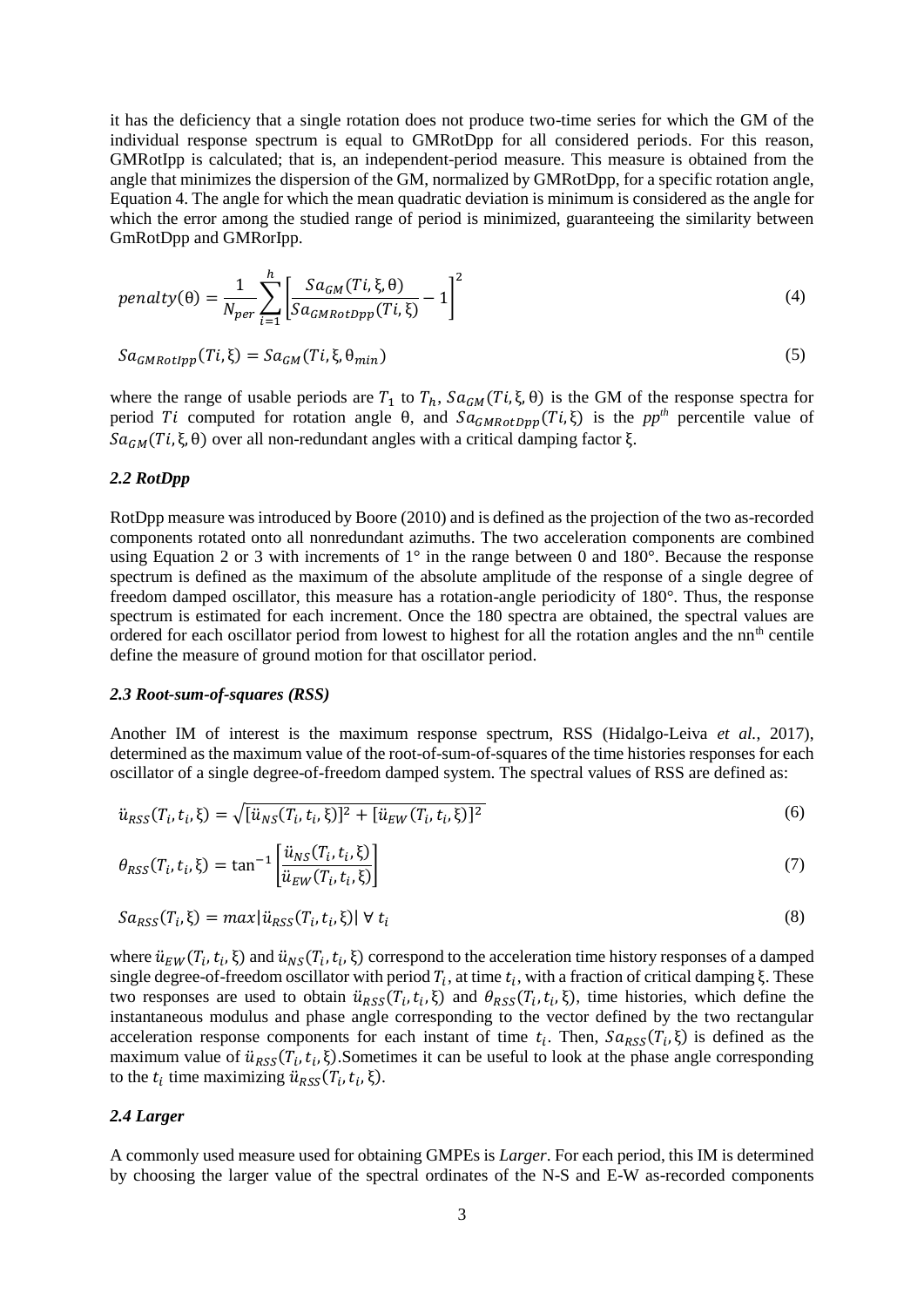(Equation 9) (Beyer and Bommer, 2006, Bradley and Baker, 2015, Boore and Kishida, 2017).

$$
Sa_{Larger}(T_i, \xi) = \max[Sa_{EW}(T_i, \xi), Sa_{NS}(T_i, \xi)]
$$
\n(9)

where  $Sa_{EW}(T_i, \xi)$  and  $Sa_{NS}(T_i, \xi)$  refer to spectral accelerations of the as-recorded horizontal components for each oscillator period  $T_i$  and fraction of the critical damping factor, ξ. This measure was one of the most used in the development of GMPEs before the use of GM showed to produce better results in the regressions used in the GMPE calculations.

With the aim of reducing the epistemic uncertainty of this IM, the following sensor orientationindependent IM, related to *Larger*, is proposed.

#### *2.4.1 LRotDpp*

In this IM, "L" refers to the *Larger* measure, "pp" to the desired percentile and "D" means period dependent. This measure is defined according to the method proposed by Boore *et al.* (2006) and Boore (2010) for other IMs. In the same way as the RotDpp orientation-independent IMs, linear combinations of the two perpendicular horizontal components are obtained by rotating angles between 0 and 180°. Increments of 1° and Equations 2 and 3 are used. For each rotation angle the two response spectra corresponding to the linear combinations of Equations 2 and 3 are estimated; then the maximum spectral acceleration value is selected for each period, (Equation 9), obtaining a single response spectrum for each non-redundant angle. Once the 180 response spectra are calculated, the corresponding angle of the desired percentile is defined for each period, not being able to identify a single angle for all periods, so that this IM is dependent on the period.

#### *2.5 Combining time histories*

In general, maxima of the rotated responses are combined, regardless of whether these measures are simultaneous or not. Thus, for instance, in the simple case of PGA, the GM of the PGA of the two asrecorded accelerograms, can be, and in fact is, different of the maximum of the time history made by the GM of the accelerograms. As a matter of fact, combining maximum values would be conservative in front of the peak of the combined time histories. The same holds for acceleration damped response time histories. In this research, IMs resulting from the combination of the acceleration responses of two orthogonal horizontal accelerograms are defined and analysed too. Namely, mGM, mGMRotDpp and mGMRotIpp are discussed. The added "m" indicates that the IMs corresponds to maximum values of the combined time histories.

# *2.5.1 mGM, mGMRotDpp and mGMRotIpp*

The IM mGM, is defined as the response spectrum corresponding to the maximum value of the geometric mean of the time histories responses for each oscillator period of a single degree-of-freedom, using the two as-recorded horizontal components ( $\theta = 0$ ), Equation 10.

$$
Sa_{mGM}(T_i, \xi, 0) = max \left[ \sqrt{|\ddot{u}_{acc1}(T_i, t_i, \xi, 0)| \cdot |\ddot{u}_{acc2}(T_i, t_i, \xi, 0)|} \right]
$$
(10)

where  $\ddot{u}_{acc1}(T_i, t_i, \xi, 0)$  and  $\ddot{u}_{acc2}(T_i, t_i, \xi, 0)$  are the time histories acceleration responses for the two linear combinations of Equations 2 and 3 for an oscillator period  $T_i$ , time  $t_i$  and a critical damping factor ξ.

mGMRotDpp and mGMRotIpp, are defined following the same methodology to determine GMRotDpp and GMRotIpp respectively. The significant difference is that the combination of the components is performed before obtaining the maximum response. To calculate mGMRotDpp and mGMRotIpp, the response spectra are computed according to Equation 10, for a range of 0 to 90° with increments of 1°. Then the spectral values are sorted for each oscillator period and the measures for the desired percentile are selected. For the independent one, mGMRotIpp, a penalty function (Equation 11) is used to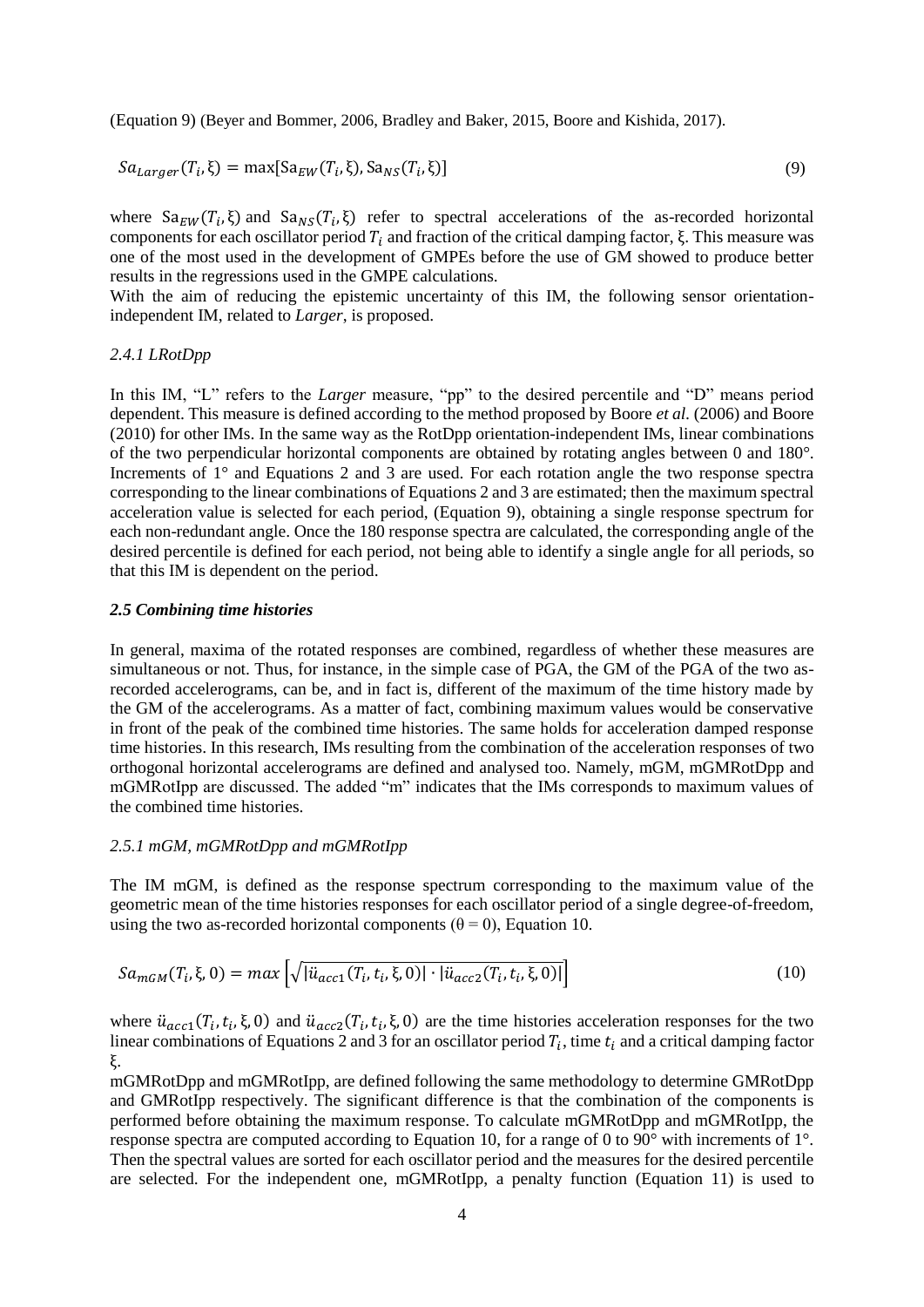determine a single response spectrum corresponding to a unique rotation angle, corresponding to the minimum of the penalty function.

$$
penalty(\theta) = \frac{1}{N_{per}} \sum_{i=1}^{h} \left[ \frac{Sa_{mGM}(Ti, \xi, \theta)}{Sa_{mGMRotDpp}(Ti, \xi)} - 1 \right]^2
$$
\n(11)

$$
Sa_{mGMRotlpp}(Ti,\xi) = Sa_{mGM}(Ti,\xi,\theta_{min})
$$
\n(12)

where the range of usable periods are  $T_1$  to  $T_h$ ,  $Sa_{mGM}(Ti, \xi, \theta)$  is the response spectrum of the GM of the time history for a period *Ti* computed for rotation angle  $\theta$ , and  $\overline{Sa_{mGMRotDpp}(Ti,\xi)}$  is the  $pp^{\text{th}}$ percentile value of  $Sa_{mGM}(Ti, \xi, \theta)$  over all non-redundant angles. Recall that  $\xi$  is the fraction of critical damping.

## *2.6 Summary of IMs*

Table 1 shows the IMs used in this research to define the directionality parameters. Two percentiles were computed:  $50<sup>th</sup>$  for the median response and  $100<sup>th</sup>$  for the maximum response.

| <b>Symbol</b>      | Definition*                                                                                                                                                                                                                                                     |
|--------------------|-----------------------------------------------------------------------------------------------------------------------------------------------------------------------------------------------------------------------------------------------------------------|
| $N-S, E-W$         | As-recorded horizontal orthogonal components.                                                                                                                                                                                                                   |
| <b>GM</b>          | Geometric mean of as-recorded horizontal components.                                                                                                                                                                                                            |
| GMRotD50           | Median value of the geometric mean of the two horizontal components rotated onto<br>all non-redundant angles (Boore et al., 2006).                                                                                                                              |
| GMRotI50           | GMRotD50 approximation with a constant axis orientation for all the considered<br>periods, obtaining a median value of the geometric mean of the two horizontal<br>components rotated onto all non-redundant period-independent angles (Boore et al.,<br>2006). |
| RotD <sub>50</sub> | Median value of response spectra of the two horizontal components rotated onto all<br>non-redundant azimuths (Boore, 2010).                                                                                                                                     |
| RotD100            | Maximum value of response spectra of the two horizontal components rotated onto all<br>non-redundant azimuths (Boore, 2010).                                                                                                                                    |
| <b>RSS</b>         | Root-sum-of-squares of the time histories of acceleration response (Hidalgo et al.,<br>2017).                                                                                                                                                                   |
| Larger             | The larger of the two as-recorded horizontal components (Beyer and Bommer, 2006,<br>Bradley and Baker, 2015, Boore and Kishida, 2017).                                                                                                                          |
| LRotD50            | Median value of the larger of the two horizontal components rotated through all non-<br>redundant angles.                                                                                                                                                       |
| LRotD100           | Maximum value of the larger of the two horizontal components rotated through all<br>non-redundant angles.                                                                                                                                                       |
| mGM                | Maximum of the time histories responses geometric mean for each oscillator period<br>using as-recorded components.                                                                                                                                              |
| mGMRotD50          | Median value of the mGM rotated onto all non-redundant angles.                                                                                                                                                                                                  |
| mGMRotI50          | mGMRotD50 approximation with a constant axis orientation for all the considered<br>periods, obtaining a median value of the mGM rotated onto all non-redundant period-<br>independent angles.                                                                   |
|                    |                                                                                                                                                                                                                                                                 |

Table 1. Summary of ground-motion IMs used in this study

\* The definitions apply for peak ground acceleration (PGA) and response spectral acceleration (Sa).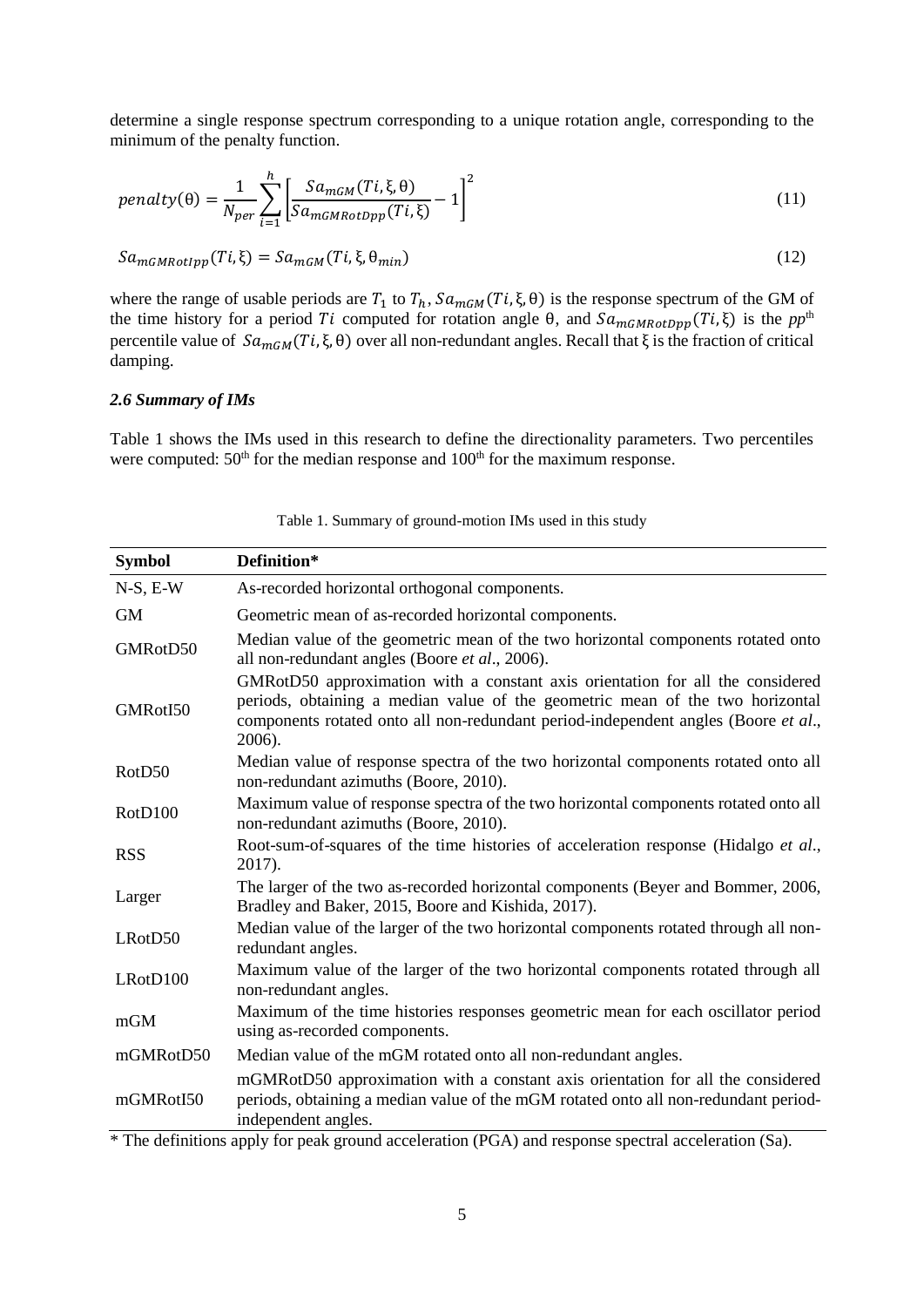#### **3. GROUND MOTIONS DATABASE**

The database used for this research consists of acceleration registers of earthquakes from Italy between 1974 and 2017. This database was collected and standardized using the records of the Italian Accelerometric Archive (ITACA, Luzi *et al.*, 2016a). Records of events after December 31<sup>st</sup>, 2015, were downloaded from the Engineering Strong-Motion Database (ESM, Luzi *et al*., 2016b) and were added to the database. The complete database, has a total of 1583 three-component acceleration records, for a total of 222 earthquakes recorded in 405 stations. For each record, information on the event (magnitude, location, fault mechanism, etc.) and on the accelerometric station (epicentral distance, site condition, location, etc.) is available.

One of the aims of this study is to estimate different IMs, based on the 5% damped elastic response spectra. With this purpose, after baseline correction and band-pass filtering, a rigorous selection procedure was applied to the strong motion recordings. The following criteria were applied for the selection: depth (h  $\leq$  30 km), local magnitude (M<sub>L</sub> $\geq$  4) and epicentral distance ( $\Delta \leq$  50 km). The local magnitude  $(M<sub>L</sub>)$  was used since it's available for all earthquakes. After applying the selection, 949 records corresponding to 131 earthquakes and 249 stations (Figure 1) were available with a usable period range from 0.01 to 4 seconds for the two horizontal components. The site conditions were revised using the characterization proposed by Felicetta *et al*. (2017).



Figure 1. Epicenters and magnitudes of the earthquakes used in this study.

## **4. RESULTS**

In order to explain the computations involved in this study, a strong motion record from Umbria earthquake (Oct. 30, 2016) was used. Figure 2 shows the three orthogonal acceleration components with their corresponding 5% damped response spectra.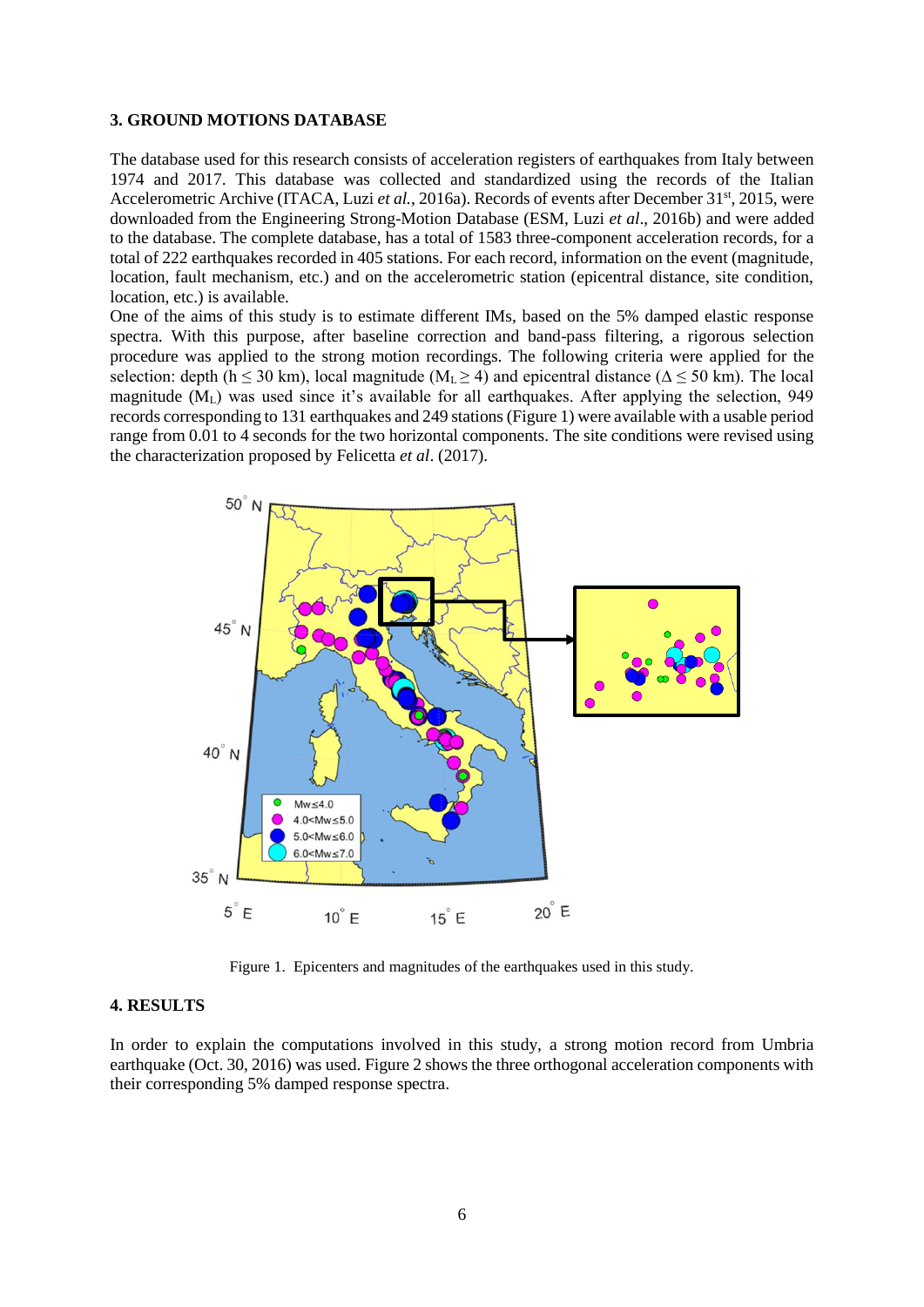

Figure 2 Acceleration components and 5% damped response spectra. Umbria earthquake, Oct. 30, 2016.

Figure 3 shows the combination of the responses (5% damped) of the two horizontal components for an oscillator period of 0.01s, using the measures RSS, GM, Larger, EW and NS. When plotting the maximums (max.), we can observe that the maximum values of the horizontal components (EW and NS), does not coincide at the same time instant. Generally, the GM of the response spectra of the horizontal components is used in the GMPEs, which is estimated with a combination of the maxima of each component. This creates a nonconformity, since, when the maximum values do not coincide at the same instant of time, the physical sense of this combination is lost.

In the other hand, we can see that, for each time instant, the RSS measure is the maximum response, thus following the work published by Hidalgo-Leiva *et al*. (2017). Regarding the maximum value of Larger, it will always match the maximum of one of the two horizontal components, due to their properties.



Figure 3. Combination of time histories responses for a single degree-of-freedom oscillator (T=0.01s and 5% of critical damping) using RSS, GM, Larger, EW and NS IMs. Umbria earthquake, Oct. 30, 2016.

In the Figure 4a, the response spectrum for RSS, Larger, mGM and GM of as-recorded horizontal components were computed. Clearly, the Sa<sub>RSS</sub> shows the maximum value in each period followed by the  $Sa<sub>Larger</sub>$ . Comparing the  $Sa<sub>mGM</sub>$  and the  $Sa<sub>GM</sub>$  confirms that the  $Sa<sub>GM</sub>$  IM is conservative. In Figure 4b the NS and EW response spectra are added. The  $Sa_{NS}$  is higher than  $Sa_{EW}$  for almost all the periods. For this reason, in this case, the  $Sa<sub>Larger</sub>$  is practically the same as  $Sa<sub>NS</sub>$ .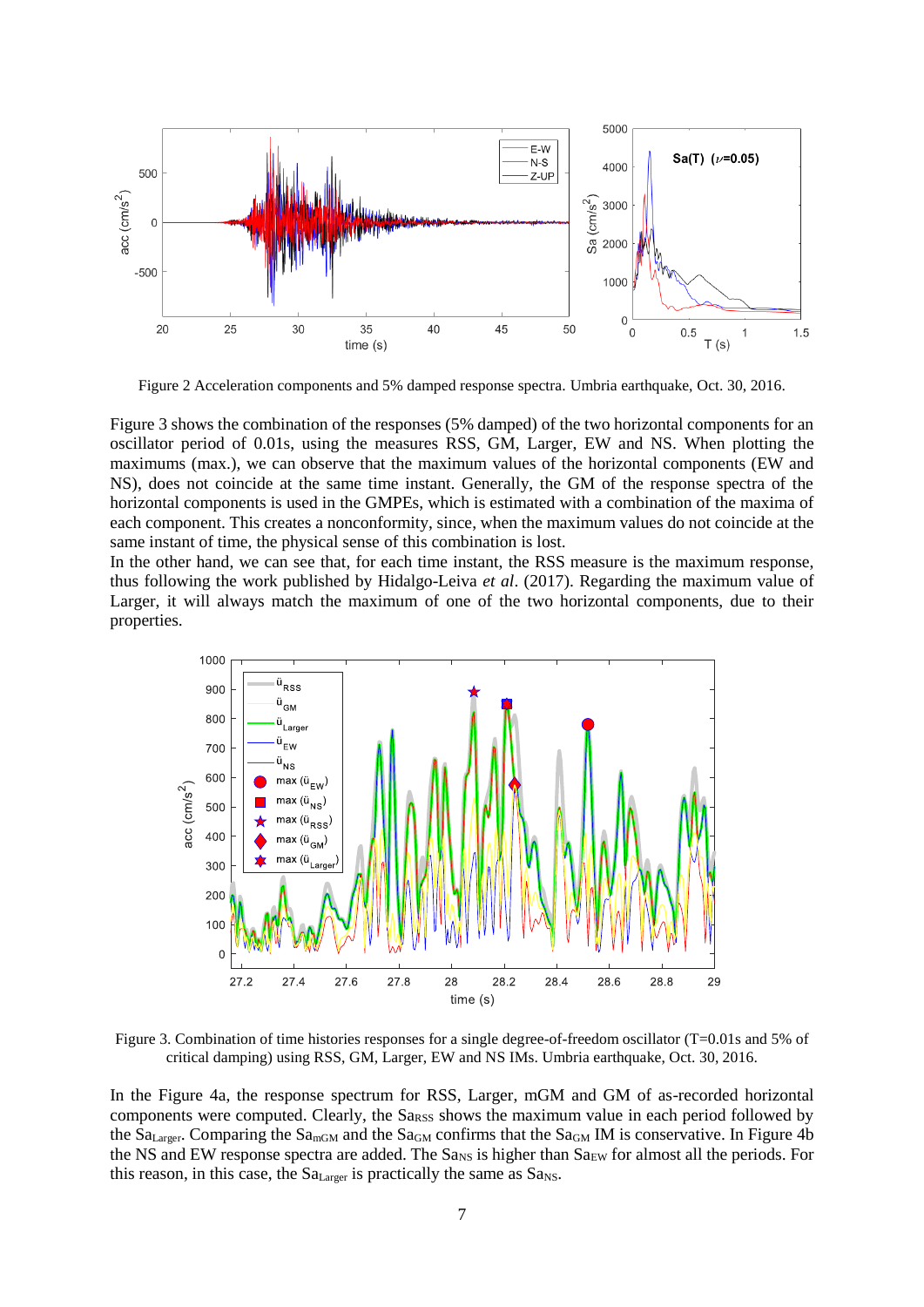

Figure 4. a) 5% damped response spectra calculated with RSS, Larger, mGM and GM as-recorded IMs; b) 5% damped response spectra calculated with RSS, Larger, mGM, GM, NS and EW as-recorded IMs. Umbria earthquake, Oct. 30, 2016.

The independent-orientation IMs were evaluated and compared with the obtained combining the asrecorded ones. In Figure 5 the following three distinct groups can be seen: a combination of time histories (black), median spectral values (red) and maximum spectral values (blue). The orientationindependent median measures  $(50<sup>th</sup>$  percentile) show a good agreement with their similar as-recorded values, mGM with mGMRotD50 and mGMRotI50, GM with GMRotD50, GMRotI50 and RotD50 and Larger with LRotD50.

The  $S_{RSS}$  has the same values as  $S_{R_{\text{O0D100}}}$  for every period, obtaining equivalent results as those obtained by other authors (Hidalgo *et al.*, 2017). But also, the Sa<sub>LRotD100</sub>, presented in this paper, has the same values as Sa<sub>RSS</sub>, indicating a new way to obtain the maximum spectral response.



Figure 5. 5% damped response spectra calculated with RSS, Larger, LrotD50, LrotD100, GM, GMRotD50, GMRotI50, RotD50, RotD100, mGM, mGMRotD50 and mGMRotI50 IMs. Umbria earthquake, Oct. 30, 2016.

#### *4.1 Ratios*

To compare the IMs, a massive calculation of the 949 selected records was performed, using a program developed in MATLAB by Pinzón (2014). First, the 5% damped acceleration response spectra were obtained of all records and for all the linear combinations considered with the rotation angle variation.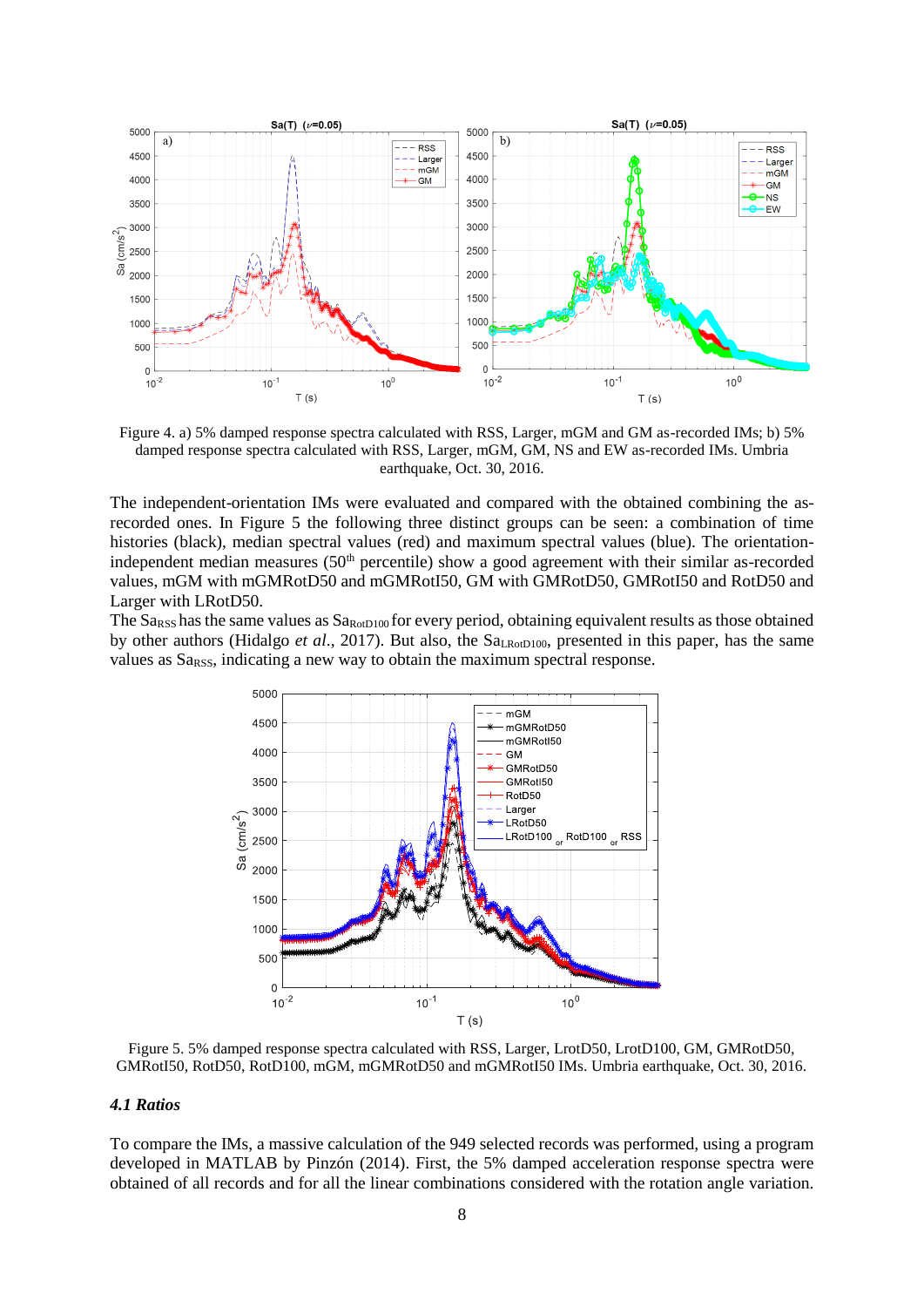Subsequently, the different sensor orientation-independent measures were calculated, following the methodology described above. For the calculation of the mean ratios, the antilogarithm of the average of the natural logarithms of the ratios was used, which represents the GM of the ratios (Shahi and Baker, 2014). The ratios of all IMs were calculated in function of the GM, for the range period [0.01-4] s, from the considered Italian dataset. The GM of the as-recorded accelerograms was used as a divisor because this is the most commonly used measure.

Instead of combining maximum values of the time series, the study has also been performed by using maximum values of the time histories resulting from different ways of combining the two motion orthogonal components: mGM, mGMRotDpp and mGMRotIpp. Figure 6a illustrates the ratios of Sa<sub>mGM</sub>/Sa<sub>GM</sub>, Sa<sub>mGMRotD50</sub>/Sa<sub>GM</sub> and Sa<sub>GMRoI50</sub>/Sa<sub>GM</sub>. As pointed out above, Sa<sub>GM</sub> is conservative when compared with  $S_{\text{dmGM}}$ . Moreover, our results show that the ratios between the 50<sup>th</sup> percentile of these orientation independent intensities and the GM of the maximum values of the as-recorded components, are in the ranges 0.78-0.85 and 0.79-0.86 respectively, indicating that the values obtained with GM are conservative.

The results in Figure 6b indicate that the ratios between the independent-orientation measures of median response, SaGMRotD50, SaGMRotI50 and SaRotD50 and the SaGM of the as-recorded components are close to 1% for GMRotD50 and in the ranges 2-6%, and 1-2% respectively, for RotD50 and GMRotI50. Differences increase with increasing periods. These three ratios show a good agreement with similar studies in other regions (Boore *et al*., 2006, Boore, 2010, Shahi and Baker, 2014, Bradley and Baker, 2015).

Finally Figure 6c display the results of the ratios Sa<sub>Larger</sub>/Sa<sub>GM</sub>, Sa<sub>LRotD50</sub>/Sa<sub>GM</sub> and (Sa<sub>RSS or</sub> Sa<sub>RotD100 or</sub>  $S_{a_{R\alpha D100}}/S_{a_{G\alpha}}$ . The value of the ratio between Larger and GM varies between 14% and 25%, similar results were obtained by Bradley and Baker (2015). For the LRotD50, the ratio is in the range 15-27%, varying about 1% compared to Larger. No previous information is available on LRotD50.



Figure 6. a) Ratios Sa<sub>mGM</sub>/Sa<sub>GM</sub>, Sa<sub>mGMRotD50</sub>/Sa<sub>GM</sub> and Sa<sub>GMRotI50</sub>/Sa<sub>GM</sub> from the Italian database; b) Ratios SaGMRotD50/SaGM, SaGMRotI50/SaGM and SaRotD50/SaGM from the Italian database; c) Ratios SaLarger/SaGM,  $Sa<sub>LRotD50</sub>/Sa<sub>GM</sub>$  and  $(Sa<sub>LRotD100</sub>$  or  $Sa<sub>RotD100</sub>$  or  $Sa<sub>RSS</sub>$ )/Sa<sub>GM</sub> from the Italian database.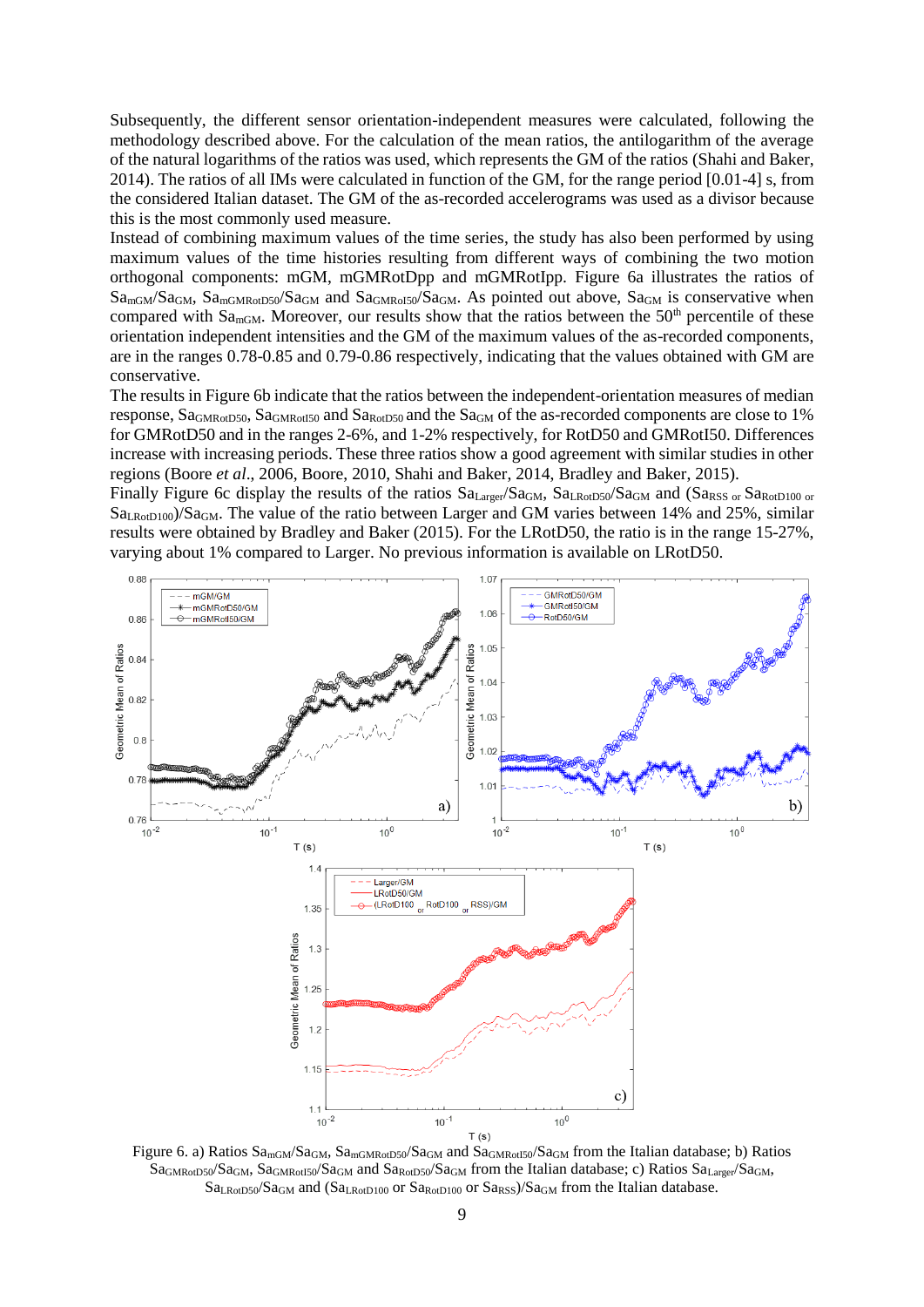We confirm that the maximum value of the RSS of the two orthogonal components is angle and period independent. Our results show that RSS is equal to RotD100 and LRotD100, and the ratios are in the range 23-36%. To compare these maximum values with the obtained by other authors, we made the ratio using as divisor GMRotI50 (Figure 7). The results present a good agreement compared to other investigations (Beyer and Bommer, 2006, BSSC, 2009, Campbell and Bozorgnia, 2007, Huang *et al*. 2011, Watson-Lamprey and Boore, 2007). The first part of the curve is flat around a value of 1.20 and increases to 1.32 at 4.0 s period.



Figure 7. Geometric mean value of the ratio (Sa<sub>LRotD100</sub> or Sa<sub>RotD100</sub> or Sa<sub>RSS</sub>)/Sa<sub>GMRotI50</sub> from the Italian database and other research.

To see if the magnitude influences the results, an analysis with a different range of magnitude was performed. The study was made for the ranges:  $4 \le M_L < 5$ ,  $5 \le M_L < 6$  and  $M_L \ge 6$ . A significant result was obtained; the differences between the median and the maximum measures decrease with magnitude; ratios between RSS and GMRotI50 are in the range 1.24-1.34 for magnitudes in the range [4, 5) and they are in the range 1.17-1.30 for magnitudes greater than 6; for the three magnitude ranges analyzed, these ratios increase with the period. However, for different magnitude ranges, differences among ratios are higher for short periods, being smaller at larger periods (Figure 8).



Figure 8. Geometric mean of the ratio (Sa<sub>LRotD100</sub> or Sa<sub>RotD100</sub> or Sa<sub>RsS</sub>)/Sa<sub>GMRotI50</sub> computed for magnitude ranges:  $4 \le M_L < 5$ ,  $5 \le M_L < 6$  and  $M_L \ge 6$ , using the Italian database.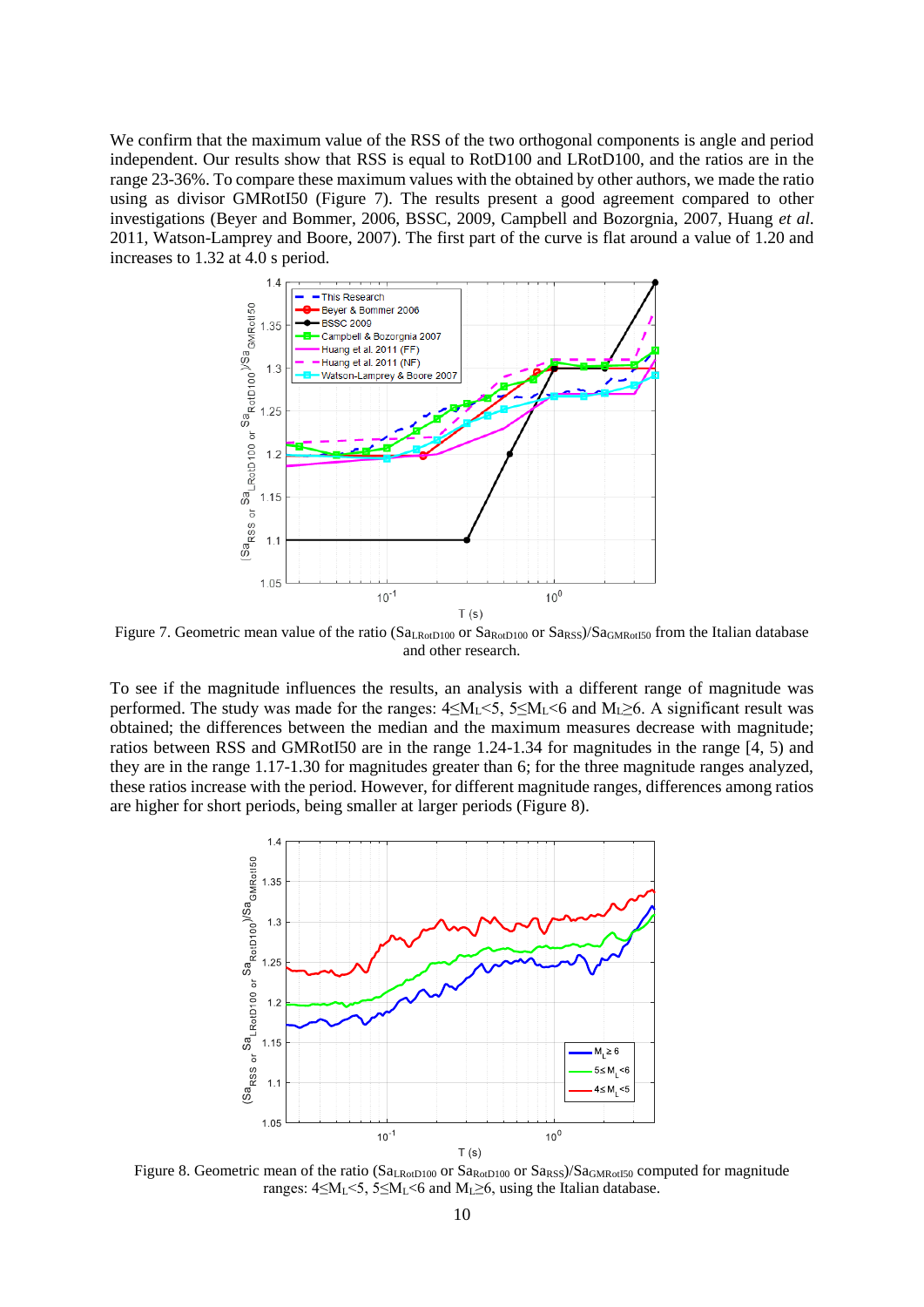# **5. DISSCUSION AND CONCLUSIONS**

The theoretical advantage of the orientation-independent IMs is that they eliminate the sensor orientation effect as a contributor to the epistemic uncertainty. The results obtained in this study are of great interest in the development of GMPEs in seismic hazard studies. This type of studies requires a high computational effort, but ratios found in this can be used for this specific database, to approximate the spectral accelerations from one measure to another, without having to perform all calculations massively again and, consequently, without the need to recalculate the GMPEs.

The IMs GMRotD50, GMRotI50 and RotD50 are usually larger than the GM as-recorded, in addition to being sensor orientation-independent. It is noteworthy that both GMRotI50 and RotD50 have been used by the Pacific Earthquake Engineering Research Center (PEER) NGA GMPEs as new IMs. Similar results to Boore *et al*. (2006) and Boore (2010) were obtained in this study. The value of GM as-recorded has a variation of only 1% compared to GMRotD50, 1-2% compared to GMRotI50 and 2-6% compared to RotD50 for a range of periods from 0.01 to 4 s. Despite there is a little difference between the GMRotD50, GMRotI50, RotD50 and GM, it is recommended to use these orientation-independent measures as they decrease the epistemic uncertainty in the GMPEs (Beyer and Bommer, 2006).

Moreover, instead of combining maxima, the study was performed also by using maxima of the time histories resulting from different ways of combining the two motion orthogonal components: mGMRotDpp and mGMRotIpp. For these cases, our results indicate that now, ratios between the 50<sup>th</sup> percentile of these orientation independent intensities and the GM of the maximum values of the as recorded components, are in the ranges 0.78-0.85 and 0.79-0.86 respectively, indicating that combining maxima is conservative compared to combining the time histories and obtaining the maximum after.

Another sensor-orientation-independent IM that was investigated in this paper is the related with the Larger measure, named: LRotDpp. Our results indicate that the ratios between Larger and LRotD50 and the GM of the as-recorded components are in the ranges of 14-25% and 15-27% for Larger and LRotD50 respectively. Showing that differences increase with increasing periods. No previous information is available on LRotDpp.

Several studies have analyzed the quadratic composition of the maximal response (Beyer and Bommer, 2006, BSSC, 2009, Campbell, 2007, Huang and Whittaker, 2011, Watson-Lamprey and Boore, 2007, Pinzon *et al*., 2015 and Hidalgo *et al.*, 2017). In this paper we have performed the exercise of calculating the vector combination of the two orthogonal time histories ie RSS, and it was found that has the same results as RotD100 and LRotD100. When comparing RSS/GMRotI50 ratio, very similar values were obtained compared to those cited above. For all cases, except for the expression proposed by the NEHRP (BSSC, 2009), the RSS/GMRotI50 ratio is constant in low periods, with an approximate value of 1.20, increasing until 1.32 in long periods. A remarkable result was obtained when comparing different ranges of magnitude: differences between median and maximum measures decrease with increasing magnitudes; ratios between RSS and GMRotI50 are in the range 1.24-1.34 for magnitudes in the range [4-5] and they are in the range 1.17-1.30 for magnitudes greater than 6; for the three magnitude ranges analyzed, these ratios increase with the period. However, for different magnitude ranges, differences among ratios are greater for short periods, being smaller for large periods.

The calculation of RSS, RotD100 and LRotD100 can be considered as the maximum possible response, corresponding to the most unfavorable case. Consequently, these values can be used for the design or risk assessment of structures of special importance such as historical-cultural heritage buildings or other high-risk constructions, since it is possible to calculate the maximum value for the available database, representing the 100<sup>th</sup> percentile of all possible spectra for the available database.

# **6. ACKNOWLEDGMENTS**

This research was partially funded by the Ministry of Economy and Competitiveness (MINECO) of the Spanish Government and by the European Regional Development Fund (FEDER) of the European Union (UE) through the project referenced as: CGL2015-65913-P (MINECO/ FEDER, UE). The first author is supported by a Ph.D. scholarship grant from the "*Instituto para la Formación y Aprovechamiento de Recursos Humanos*" (IFARHU) and the "*Secretaría Nacional de Ciencias, Tecnología e Innovación*" (SENACYT) from the Government of Panama.